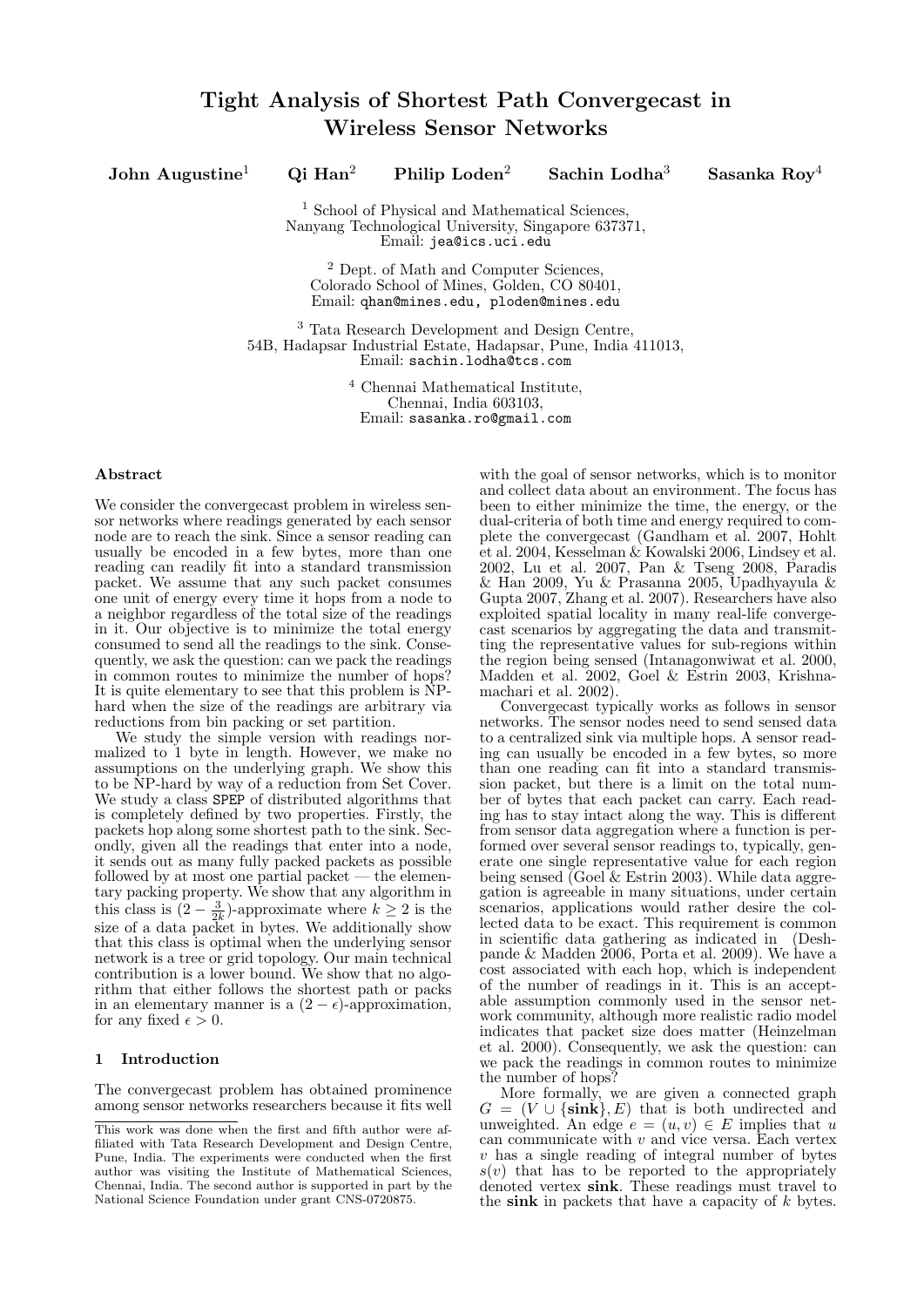Since the readings have to fit in the packets,  $\forall v \in V$ ,  $s(v) \leq k$ . A packet consumes 1 unit of energy every time it hops from a vertex to a neighbor regardless of the total size of the readings in it. Our objective is to minimize the total energy consumed to send all the readings to the sink. We primarily seek distributed routing algorithms in which the individual nodes are unaware of the entire graph; they are only aware of their immediate neighbors. We call this the Convergecast Problem or the CCP. Since convergecast is often repeated several times (like hourly temperature collection), our focus is on minimizing the total energy in this repeated operation. Therefore, we allow a one-time preprocessing phase. This can be used for constructing distributed data structures like shortest path trees.

The CCP combines aspects of both bin-packing and routing. In Theorem 2.1, we show that it is NP-hard even when the underlying graphs are restricted to a line or a tree of depth greater than 1. These are simple reductions from set partition. So, we limit our study to a simplification in which the size of each reading is exactly 1 byte. We call this the Unit Convergecast Problem or the UCCP. In practice, many wireless sensor applications such as room temperature monitoring for energy conservation only need to deploy simple sensors with one single sensing attribute. These sensors then report small constant-sized readings as directed. In our formulation, we normalize it to one byte. More importantly, UCCP helps us gain insight into the problem when the effect of bin-packing is minimal because up to  $k$  single-byte-sized readings can be trivially placed into a packet. Interestingly, we show that even UCCP is NP-hard.

We study a class of algorithms for UCCP called Shortest Path Elementary Packing (SPEP) algorithms. The members of this class are all valid algorithm for UCCP that have the following properties.

Shortest Path Property: An algorithm for CCP or UCCP is said to follow the shortest path property if every packet hop always moves the packet along some shortest path to the sink. We refer to algorithms that have this property as shortest path algorithms. Because we are concerned with the convergecast problem, this property, when present, will make the solution more intuitive. This is essentially geographic routing with greedy forwarding often used in wireless sensor networks (Akkaya & Younis 2005). Note also that even distributed networks, with a little preprocessing, can easily establish a shortest path tree as long as the graph is connected.

Elementary Packing Property: An algorithm for UCCP is said to have the elementary packing property if each vertex communicates at most one partial packet and all the other packets, if any, are full. Such algorithms are called elementary algorithms. An elementary algorithm ensures that each node repackages the readings in the most straightforward manner. It also ensures that communication overhead in the entire network is minimized. This is because minimal number of packets will be used, leading to minimal total number of bytes in all the packets is minimal, since each packet has a constant-size packet header.

In Section 2, we prove that CCP is NP-hard even when the underlying graph is very simple. We then shift our attention to UCCP and prove that it is also NP-hard. In Section 3, we prove that all algorithms in SPEP are  $(2-\frac{3}{2k})$ -approximate algorithm for UCCP(for  $k \geq 2$ ). In Section 4, we prove a somewhat counterintuitive result. We show that any algorithm that either follows the shortest path property or the elementary packing property cannot guarantee a  $(2-\epsilon)$ approximation for UCCP. In Section 5, we explore the performance of SPT when the underlying graph is ei-

ther a tree or a grid and show that it is optimal in the former case and asymptotically optimal in the latter case. To complement our theoretical analysis, we analyzed SPT experimentally. We discuss our experimental results in Section 6. Finally, we provide some concluding remarks.

### 2 Preliminary Hardness Results

It is quite straightforward to see that both CCP and UCCP are NP-hard. CCP is NP-hard even for some of the simplest trees via a reduction from SET-PARTITION to CCP. This result is formalized in Theorem 2.1. Although the proof is rather straightforward, we include it for the sake of completeness.

Theorem 2.1 CCP is NP-hard even if the underlying graph G is a straight line or a tree of depth at least 2.

Proof 2.2 Recall that in SET-PARTITION, we are given a set  $U = \{x_1, x_2, \dots, x_n\}$  of integers. The question we ask is whether  $U$  can be partitioned into two subsets such that the sums of the elements in either subsets are equal. SET-PARTITION is known to be NP-complete (Garey & Johnson 1979).

We can reduce an instance of SET-PARTITION to CCP in two very simple ways as shown in Figure 1, which illustrates the case when the instance of SET-PARTITION has 8 elements. We assume, without loss of generality, that the elements of SET-PARTITION are integral values between 1 and k and add up to 2k. To reduce from SET-PARTITION to CCP, we form an instance of CCP in which each element of  $\dot{U}$  forms a reading in CCP and is assigned to a node in CCP.



Figure 1: The two figures illustrate the reductions from SET-PARTITION to CCP.

In the case of the tree of depth 2, we include a "neck" vertex which is assigned a reading of size  $k$ . The other nodes with readings assigned to them from SET-PARTITION are of degree 1 and are connected to the neck. The neck is connected to the sink. The number of hops from the neck into the sink vertex will depend on whether the SET-PARTITION instance can be partitioned into two subsets.

Similarly, in the case of the line, the nodes form a linear chain with one end connected to the sink. Starting from the node farthest away from the sink, the readings travel toward the sink. At some point, there will be enough readings to require exactly 2 packets for any reasonable algorithm. Note that the sink has exactly one neighbour. Once all the readings reach that neighbour, we will need either 2 or 3 packets to hop into the sink depending on whether we can partition the set U or not.

We now turn our attention to UCCP. We show that even UCCP is NP-hard by reducing the set cover problem to it. In the classic Set Cover Problem, we are given a ground set  $U = \{x_1, x_2, \ldots, x_n\}$  and a family of subsets  $S = \{S_1, S_2, \ldots, S_m\}, S_i \subseteq U$  for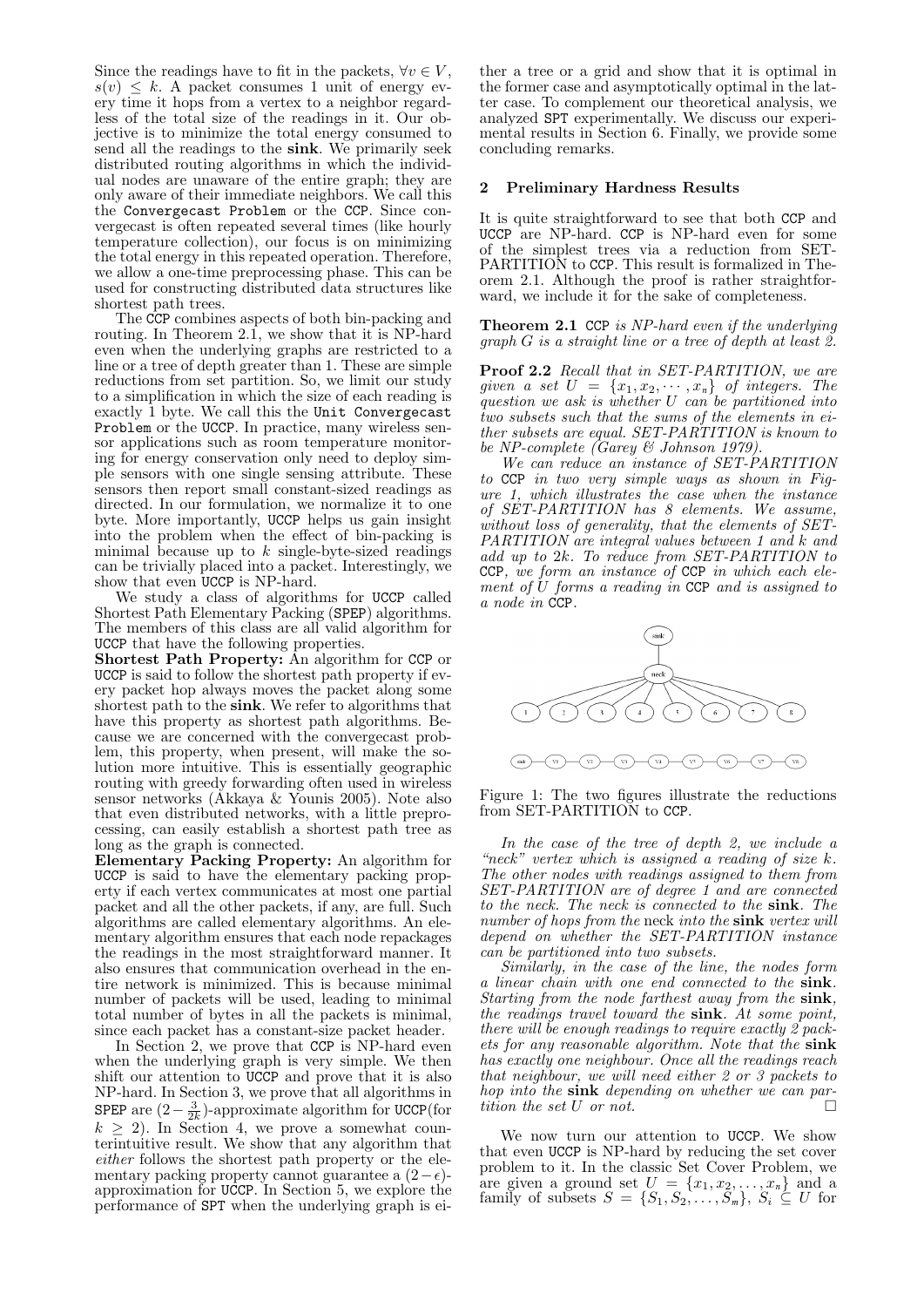$i = 1, 2, \ldots, m$ .  $C \subseteq S$  is a cover if the union of elements in  $C$  is  $U$ . In the decision version of the problem, we are given a positive integer  $K_{sc} < |S|$  and asked whether there is a subset of  $S$  with cardinality  $K_{sc}$  that covers U. It is well-known that Set Cover Problem is NP-complete (Garey & Johnson 1979).



Figure 2: Reducing the Set Cover problem to the UCCP. The enforcers are depicted as a triangular pictorial gadget; the actual construction of the enforcers is shown in the box.

Given an instance of the set cover problem, we construct a sensor network T consisting of vertices arranged in three levels as follows (refer Figure 2). Level 1 consists of only the sink node. Level 2 nodes correspond to the sets  $S_i \in S$  for  $i = 1, 2, \ldots, m$ . There is an edge from each  $S_i$  to sink. We slightly abuse notation and use  $S_i$  to also refer to the corresponding vertex. Level 3 consists of nodes that correspond to  ${x_1, x_2, \ldots, x_n}$  which are the elements of set U. Like level 2 nodes, we use  $x_i$  to refer to a level 3 vertex. Each node  $x_j$  is connected by an edge to  $S_i$  iff the element  $x_j \in S_i$  in the Set Cover instance.

We set the size of a packet to  $k = \max_i |S_i|$  bytes. We also add another  $k - 1$  leaf nodes, which we call enforcers, to each  $S_i$ . In Figure 2, the enforcers are depicted by a triangular pictorial gadget. Our objective is to solve the convergecast problem for this setup of sensor networks. i,e. each non-sink node (including the nodes in levels 2 and 3 and all the enforcers) have a reading of 1 byte and we must pass each reading to the sink using minimum number of packet hops.

For  $K > 0$ , we can show that  $n + mk + \overline{K}$  hops suffice to route each reading to the sink iff there exists a set cover of size less than or equal to  $K$  in the set cover problem. Each level 3 vertex has to send a packet to sink through a level 2 vertex. Note that at least *n* packets must hop out of the level 3 vertices for any solution (optimal or suboptimal). Consider the portion of the graph consisting of a single level 2 node  $S_i$ , its  $k-1$  enforcers and **sink**. Regardless of the activity outside this portion, any solution requires k hops because the  $k-1$  enforcers must communicate to  $S_i$  and we need a packet from  $S_i$  to the sink. Since there are *m* such level 2 vertices, the number of hops is at least *m*k. If at least one reading from level 3 vertex will hop through  $S_i$ , it will force  $S_i$  to send one

more packet, which we call a *critical hop*. If  $K \leq K_{sc}$ is the number of critical hops, then we can cover the ground set by selecting the subsets corresponding to each of the  $\overrightarrow{K}$  chosen subsets. Therefore, the following theorem follows.

Theorem 2.3 UCCP is NP-hard.

#### The Shortest Path Elementary Packing Algorithms

While the focus of this section is the entire class of algorithms (SPEP) for solving UCCP, we pick a canonical example from SPEP, the shortest path tree algorithm, or SPT, to prove our results. Corollary 3.6 extends the results to all algorithms in SPEP.

The steps in the SPT algorithm are as follows. In the preprocessing phase, we construct a shortest path tree  $T$  of graph G rooted at  $\textbf{sink}^1$ . As a consequence, each node is aware of its parent and children. Subsequently, each vertex waits till it has received all packets from its children in  $T$ . Full packets are sent to its parent as is. All the partial packets are re-packaged into the maximum number of full packets and at most one partial packet and all these packets are sent to the parent.

Let  $OPT$  and  $A$  be the number of hops taken by the optimum solution and SPT, respectively, in solving an instance of the UCCP. We show that  $A \leq (2 \frac{3}{2k}$ )**OPT**, where  $k \geq 2$ .

The maximum number of readings that can be packed in a packet is  $k$ . If a packet contains  $k$  readings then we call it a full packet; otherwise, it is a partial packet. If a full packet hops from a node a to a neighbouring node  $b$  then we will term this as  $full$ *hop.* A partial hop is defined likewise. We split  $\overrightarrow{OPT}$ into  $\mathbf{OPT}^f$  and  $\mathbf{OPT}^p$  such that they are the number of full and partial hops, respectively. We define  $\mathcal{A}^f$  and  $\mathcal{A}^p$  in like manner. Naturally,

$$
OPT = OPT^{f} + OPT^{p} \qquad (3.1)
$$

$$
\mathcal{A} = \mathcal{A}^f + \mathcal{A}^p. \tag{3.2}
$$

Let us define the depth  $d(v)$  of a node v as the shortest distance of a node v from  $\sin k$  in T, i.e., the minimum number of hops required for a reading to reach sink from  $v$ . The following lemma holds for any algorithm that has the elementary packing property.

**Lemma 3.1** For any instance of the UCCP,  $A^p \leq 2$ .  $\overline{\bf OPT}^p$ .

**Proof 3.2** Consider the packets that flow through a single vertex v according to any algorithm regardless of optimality. There is at least one partial hop either out of v or into v. We can prove this by contradiction. Suppose there were no partial hops into  $v$ , but  $\ell$  full hops into v. Then,  $k \cdot \ell + 1$  readings would have to hop out of v, which requires at least one partial hop. This implies that at least  $n/2$  hops are partial even for an optimal algorithm. Therefore,

$$
\mathbf{OPT}^p \ge n/2. \tag{3.3}
$$

According to the SPT algorithm, each vertex waits for all its children to communicate their packets and reorganizes the readings such that at most one packet is not full. Therefore,  $A^p \leq n$ , which, along with Equation 3.3, completes the proof.  $\Box$ 

 $1$ We do not delve into the details of this construction as it has been studied in various contexts in the past. For example, see the work by Chandy & Misra (1982).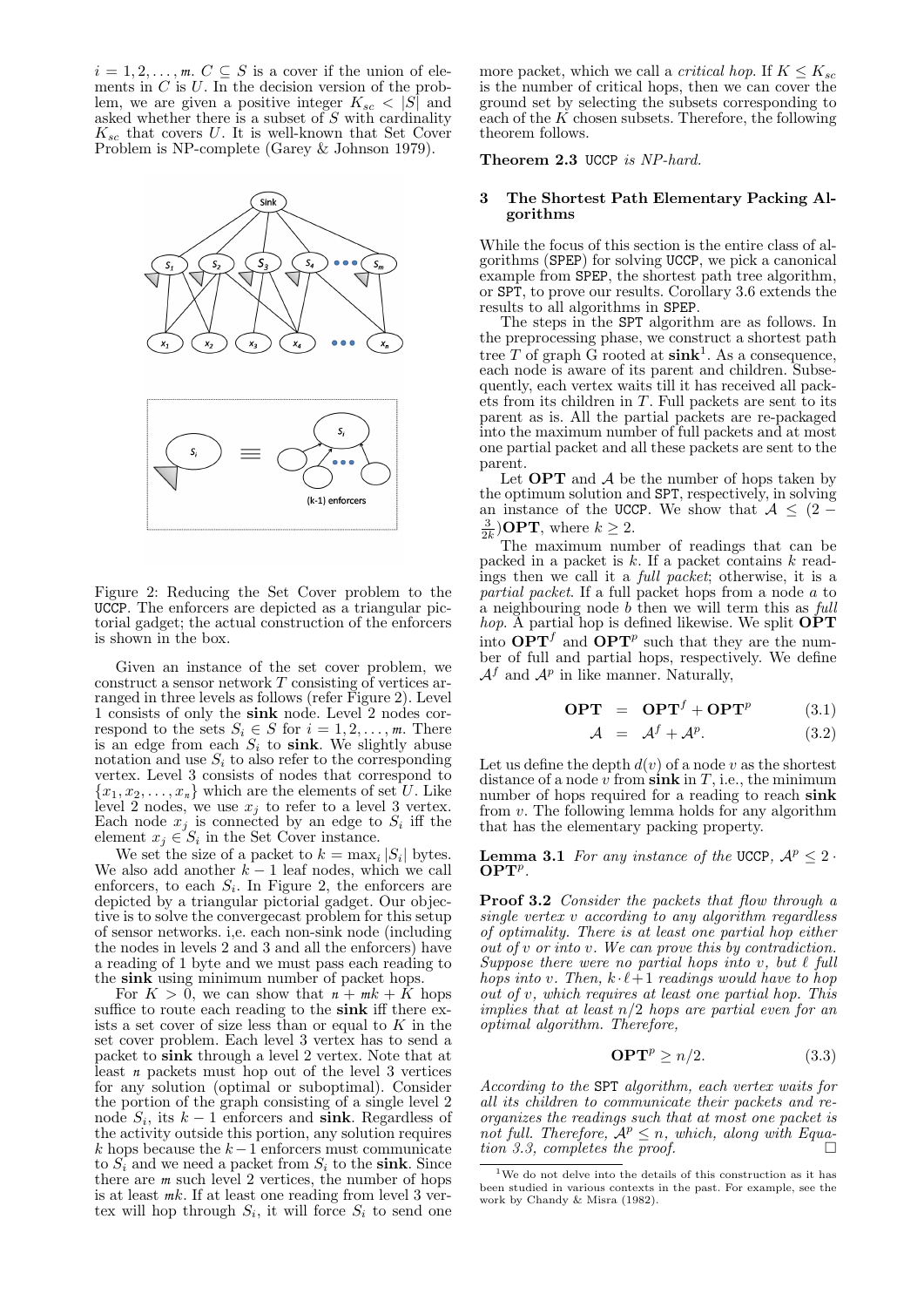Before we proceed into proving our theorem, we point out an obvious property (formalized in Lemma 3.3) of any algorithm that obeys the shortest path property, the SPT being one such algorithm. The reading corresponding to each vertex  $v$  travels a distance of exactly  $d(v)$ , which is the shortest distance to reach the sink. Therefore, the sum of all the distances traveled taken over all readings (not packets) by SPT is less than or equal to that of any other algorithm. That sum is at least  $\mathcal{A}^p + k\mathcal{A}^f$  for SPT; we pessimistically account only one reading to have hopped in each partial packet. Similarly, the sum of the distance moved by readings according to an optimal algorithm is at most  $(k-1)\mathbf{OPT}^p + k\mathbf{OPT}^f;$ we liberally account for  $k - 1$  readings in each partial hop. Therefore, we can state the property as follows:

**Lemma 3.3** For any instance of the SPT,  $A^p$  +  $k\mathcal{A}^f \leq (k-1)\mathbf{OPT}^p + k\mathbf{OPT}^f.$ 

Theorem 3.4 For any instance of UCCP,  $A \leq (2 \frac{3}{2k})\textbf{OPT}.$ 

Proof 3.5 Using Equations 3.1 and 3.2, we rewrite the equation in Lemma 3.3 as

$$
kA \leq (k-1)\mathbf{OPT} + \mathbf{OPT}^f + (k-1)\mathcal{A}^p
$$
  
\n
$$
\leq (k-1)\mathbf{OPT} + \mathbf{OPT}^f + \mathbf{OPT}^p + (k-1)\mathcal{A}^p - \mathcal{A}^p/2 \quad \text{(using Lemma 3.1)}
$$
  
\n
$$
= k \cdot \mathbf{OPT} + (k-3/2)\mathcal{A}^p.
$$

Recall that  $A^p \leq n$ . Hence, we can replace  $A^p$  with **OPT** because **OPT** is at least n; every vertex has to send out at least one packet. Further, dividing by k on both sides, we get  $\bar{A}$  ≤  $(2 - \frac{3}{2k})$ **OPT**.  $\Box$ 

Theorem 3.4 proves the upper-bound for SPT, but the underlying lemmas, Lemma 3.1 and Lemma 3.3, are true for all algorithms in SPEP. Lemma 3.1 hold for any algorithm that packs its readings in an elementary manner and Lemma 3.3 is true for any algorithm that respects the shortest path property. Therefore we can state:

**Corollary 3.6** The approximation ratio of any algorithm in SPEP for UCCP is at most  $(2 - \frac{3}{2k})$ , where  $k \geq 2$ , and SPT is optimum when  $k = 1$ .

Note that in SPT, each node sends its packets to one of its parents. In practice, we might not want to burden one parent. This can be alleviated by choosing a parent randomly. Alternatively, the node can also choose a parent in a round-robin fashion. Corollary 3.6 ensures that such variants will not incur a higher hop-count than SPT. This can be of use to systems designers who are interested in balancing the network overhead across the network without compromising the hop-count.

## 4 Lower Bounds on Approximating UCCP

Given the upper-bound on the approximation ratio of SPEP in Corollary 3.6, a natural question we ask is whether the analysis can be tightened. We are, however, interested in algorithms that use shortest paths and/or employ elementary packing. In this subsection, we discuss the inapproximability of UCCP when either one of those two properties must be respected.

We begin by describing the construction of an instance  $\mathcal{E}_{\{\ell\}}$  of the UCCP, where  $\ell$  is a positive integer. This instance is constructed with one bad path (called the shortest path corridor or SPC) to the sink such

that an optimal algorithm can avoid it to minimize the number of hops. However, in the construction, we ensure that an algorithm that does not compromise on either the shortest path property or the elementary packing property cannot avoid the SPC and therefore must hop more.

The instance  $\mathcal{E}_{\{\ell\}}$  will consist of  $\ell$  gadgets (shown in Figure 3). The gadgets are indexed by  $i, 1 \leq i \leq \ell$ . Gadget 1 is farthest away from the sink and gadget  $\ell$ is closest to it. Figure 4 depicts the detailed construction of a single gadget. Two consecutive gadgets will be connected as shown in Figure 5. Note that gadget  $\ell$  connects to the sink (see Figure 3). The position of the sink and the orientation of the instance depicted in Figure 3 indicates that the packets move "upward."

Given the value of  $\ell$ , we define the size of each packet to be  $k = \ell!$ . We first describe a generic gadget that is used in constructing each of the  $\ell$  gadgets. Figure 4 depicts the construction of a gadget  $i$ ; the figure shows the actual construction and a schematic representation, which will be used subsequently. A gadget is defined by parameters  $i$ , its gadget index, and  $k$ , the capacity of the packets. It consists of  $ik$  parallel paths that are disconnected from each other (except for some special edges called off-ramps described later). Each of these ik paths consists of  $k/i$  nodes; note that  $k/i$  is an integer because  $k = \ell!$  and  $i \leq \ell$ . Therefore, each gadget has  $k^2$  nodes. The two end nodes in each of the paths is designated either as a head node or the tail node depending on whether it is closer to or farther away from the sink, respectively. Furthermore, one of the  $ik$  paths is a special path that is called a "segment of the shortest path corridor" and is shown by thick triple lines in the schematic. When the gadgets are put together to form the entire instance, these segments will join to form a sequence of segments from the farthest gadget (away from the sink) all the way to the sink. This sequence of segments form the shortest path corridor or SPC.

In each gadget, the node connected to the tail node of the segment of the SPC plays a special role; in Figures 4 and 5, they are depicted as star shaped nodes. We call them gateway nodes because all packets enter a gadget through its gateway node. Borrowing from the terminology used in highways in the United States, the  $(i - 1)\tilde{k}$  edges coming into the gateway node from gadget  $i - 1$  are called on-ramps. There are  $ik - 1$  edges going from the gateway node to the tails in the gadget (except for the tail of the segment of the SPC). These edges are called off-ramps. See Figure 5 for a depiction of two consecutive gadgets along with how they are connected; again, the schematic representation is also provided. To construct the entire instance, the gadgets are placed one on top of the other such that their individual segments of the shortest path corridor align and form the full shortest path corridor that extends from gadget 1 all the way to gadget  $\ell$  and then connects to the sink. This construction of the entire instance is depicted in Figure 3.

Lemma 4.1 There is a solution to the convergecast problem on the instance depicted in Figure 3 that hops at most  $k^2\ell + k\ell^2$  times.

Proof 4.2 The solution works as follows. Each gadget has  $k^2$  nodes. Therefore, gadgets 1 to i have  $ik^2$ readings that enter the gateway of gadget  $i + 1$ . Then the gateway node, instead of sending them up the SPC, redistributes these packets to each of the  $(i+1)k$  lanes in the gadget at level  $i + 1$ . Therefore, each lane gets a packet that contains  $\frac{i}{i+1}k$  readings that travel up each lane collecting the  $k/(i+1)$  readings in that lane. Therefore, at the top of each lane in gadget  $i+1$ , the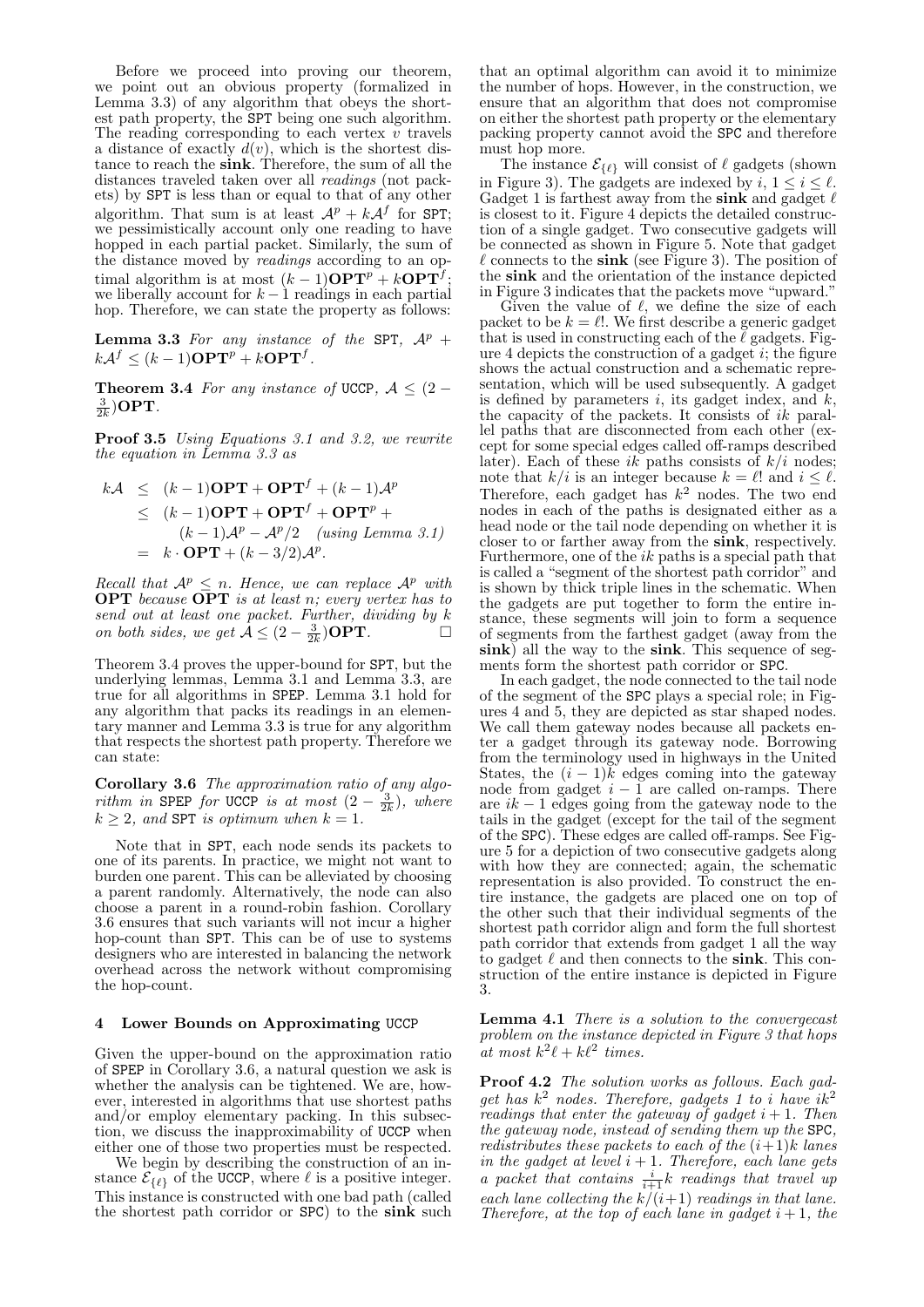

Figure 3: The construction of an instance of UCCP used to prove Theorem 4.9 and Theorem 4.11. Note that the boxes are gadgets shown in Figure 4.



Figure 4: A gadget for constructing the instance  $\mathcal{E}_{\{\ell\}}$  of UCCP. The schematic representation of the actual gadget is also provided in the bottom right.

number of readings is  $\frac{i}{i+1}k + \frac{k}{i+1} = k$ , hence forming a full packet. These  $(i + 1)k$  full packets hop into the gateway at gadget  $(i + 2)$  and proceed toward the  $\sin k$  in like manner (i.e., avoiding the SPC and taking the lanes). Note that at gadget  $\overline{i}$ , the following hop types occur. Firstly, the gateway node at gadget i feeds  $(i-1)$ k packets (that it received from gadget i -1) via the off-ramps to the tail nodes in gadget i. This takes  $ik-1$  hops; although there are ik paths, there is no need for a hop from the gateway to the segment of the SPC. Secondly, the ik packets travel up the lanes costing  $k/i$  hops per lane. This adds up to  $k^2$  hops. Note that this includes the on-ramp hops that will carry the packets from gadget i into the gateway of gadget  $i+1$ . Therefore, at each level i, we incur a cost of  $k^2 + ik - 1$ . Considering this over all  $\ell$  levels, the total cost is at  $\text{most } k^2 \ell + \sum_{i=1}^{\ell} (ik-1) \leq k^2 \ell + k\ell^2.$ 

Note that the cost incurred by the solution de-

scribed in Lemma 4.1 hinges on the ability of the gateway nodes to pack in a non-elementary fashion. Hence it is not elementary in nature. Also, since it uses the off-ramps, it is not a shortest path solution either. We shift our concern to solutions that either use the shortest path or are elementary in nature. The key intuition here is that such solutions will transmit all the readings entering the gadget at level  $i$  only through the SPC. While the solution in Lemma 4.1 was able to split the  $k(i-1)$  full packets into ik partial packets and ride up the gadget (in some sense, for free), the restricted solution will have to pay for these packet hops up the SPC. We dissect this cost in Lemma 4.5 and Lemma 4.7. Before that, we state Lemma 4.3, a simple observation about the instance  $\mathcal{E}_{\{\ell\}}.$ 

Lemma 4.3 The tail nodes (except those of the SPC segments) have exactly two shortest paths to the sink. All other nodes (including the tail nodes of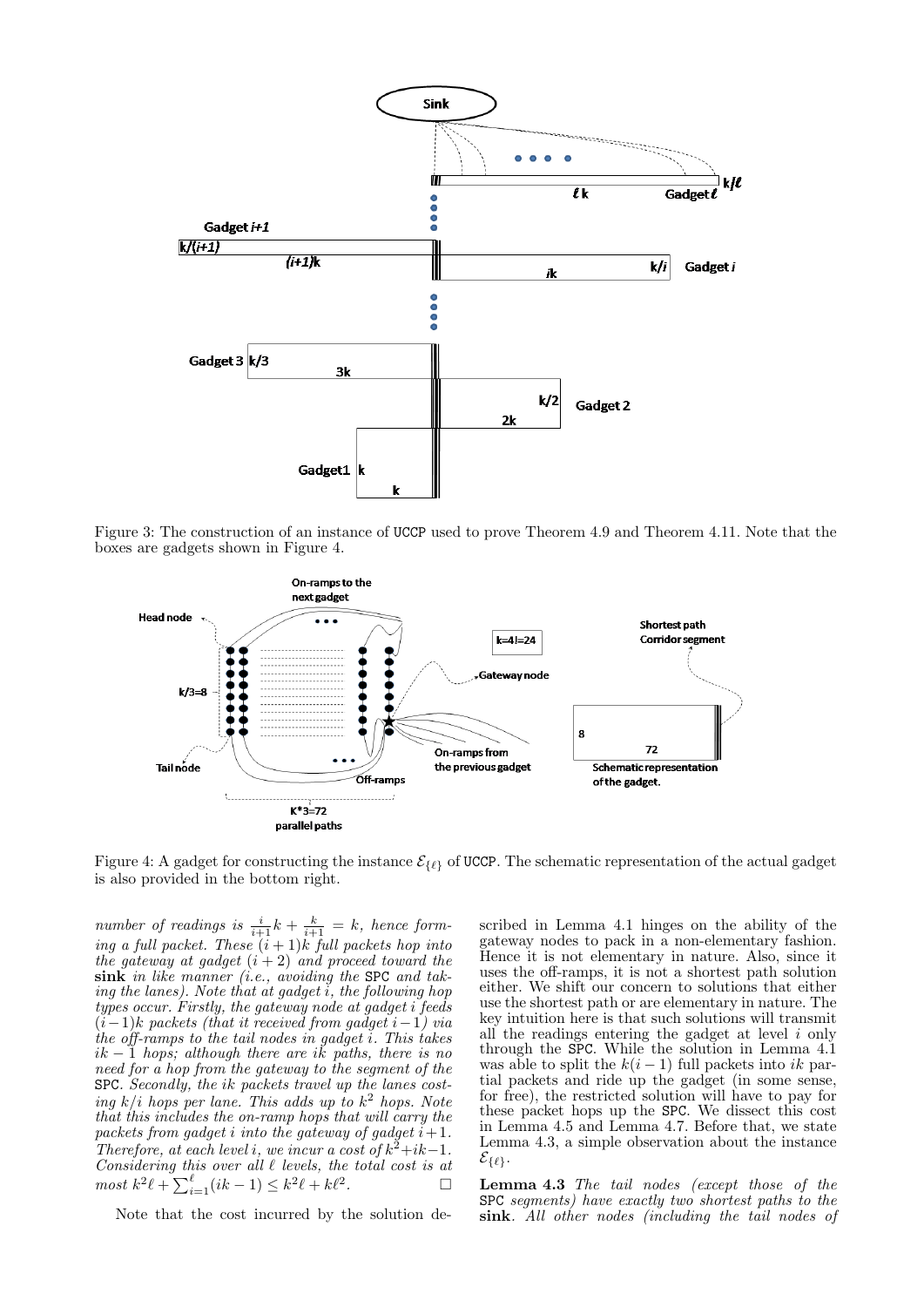

Figure 5: Connecting two gadgets in adjacent gadgets. The box figure on the bottom right is the schematic representation for the actual construction in the top left.

SPC segments) have exactly one shortest path to the sink.

Proof 4.4 The tail nodes that are not in the SPC segments can go through the gadget in two ways. They can either go via the off-ramps into the SPC, or go through the paths for which they are the tails. All other nodes, it is easy to see, have just one choice.  $\Box$ 

The SPT incurs a higher hop count than the algorithm described in the proof of Lemma 4.1. Lemmas 4.5 and 4.7 formalize this limitation of SPT. The proofs of either lemmas show that their respective assumptions (namely, shortest path and elementary packing) force packets to take the SPC, which in turn forces them to hop at least  $2k^2\ell - k^2 \log \ell$  times.

Lemma 4.5 Any shortest path solution to the instance  $\mathcal{E}_{\{\ell\}}$  depicted in Figure 3 requires at least  $2k^2\ell - k^2 \log \ell$  hops. This holds regardless of whether the shortest path solution is deterministic or randomized.

**Proof 4.6** Each gadget produces  $k^2$  readings because that many nodes are present in the gadget at that level. This has two consequences. Firstly, the number of hops within a gadget, not counting the hops of packets entering the gadget but counting the offramp hops, is at least  $k^2$ . The total number of such hops over all  $\ell$  gadgets is  $k^2 \ell$ . Secondly, the  $k^2$  readings originating in gadget i must each travel a distance of  $(k/(i + 1) + k/(i + 2) + \cdots + k/\ell)$ , where each term accounts for the height of gadget  $i + 1$ up to gadget  $\ell$ . We call these the SPC hops because these readings must travel up the SPC. Any alternate routing will violate the shortest path property. Hence, we can argue (in similar lines as in Theorem  $3.4$ ) that any optimal shortest path solution will form k full packets at the gateway node of gadget  $i + 1$ . Hence, the total number of packet hops will be  $k[(k/(i+1)+k/(i+2)+\cdots+k/\ell)]$ . The total number of  $SPC$  hops originating over all  $\ell$  gadgets is

$$
k^{2} \quad [ \quad (1/2 + 1/3 + 1/4 + \dots + 1/\ell) +
$$

$$
(1/3 + 1/4 + \dots + 1/\ell) + \dots + (1/\ell)]
$$

$$
= k^{2} [(\sum_{i=2}^{\ell} \frac{i-1}{i})] \cong k^{2} [\ell - \log \ell].
$$

Therefore, the total number of hops is at least  $k^2\ell$  +  $k^2[\ell - \log \ell] = 2k^2\ell - k^2\log \ell.$ 

We note here that a randomized shortest path solution does not have much flexibility because of Lemma 4.3. The readings from the tail nodes have two choices. However, any tail node that takes the off-ramp into the SPC will contribute to the two types of hops mentioned regardless of the choice it makes. If it goes through the SPC, it might contribute to more. Therefore, they are better off traveling through their individual paths. Hence randomization does not help in decreasing the number of hops.

Lemma 4.7 Any elementary solution to the problem instance  $\mathcal{E}_{\{\ell\}}$  requires at least  $2k^2\ell - k^2 \log \ell$  hops. This holds regardless of whether the shortest path solution is deterministic or randomized.

Proof 4.8 To prove this, all we need is to show that the "best" elementary solution will essentially route packets to the sink in the same manner as described in Lemma 4.5. In other words, we need to show that all packets entering a gadget through the gateway node must travel through the SPC to the sink. The instance  $\mathcal{E}_{\{\ell\}}$  is constructed such that only the gateway nodes have degree greater than 2. Therefore, to ensure that an algorithm for  $\mathcal{E}_{\{\ell\}}$  is elementary, we only need to ensure that gateway nodes observe the elementary packing property.

Consider the gateway node in gadget  $i + 1$ . The readings routed through this gateway can be subdivided into those readings that must be routed through the gateway and those that have an alternate route. We first consider the readings that have an alternate route and show that, for the purpose of analysis, they can be assumed to take the alternate route rather than through the SPC. The reading that have an alternate route are the readings that originate from nodes in gadget  $i+1$  itself, but not in the segment of the SPC in that gadget. Consider all the readings from non-SPC paths in gadget  $i+1$ . They form  $(i+1)k-1$ paths and each path is of length  $\frac{k}{i+1}$ . If these readings moved in the tail-to-head direction along the path they were in (instead of using the SPC), they would require exactly  $\frac{k}{i+1}((i+1)k-1)$  hops, which equals the number of non-SPC nodes in gadget  $i+1$ . This implies that exactly one hop must be accounted for each node's reading. Since each node requires at least one hop, routing this readings in any other way will not improve the hop count. Further, this tail-to-head routing does not violate the elementary packing principle. Hence, for any elementary solution, we can always construct another solution in which the readings from nodes not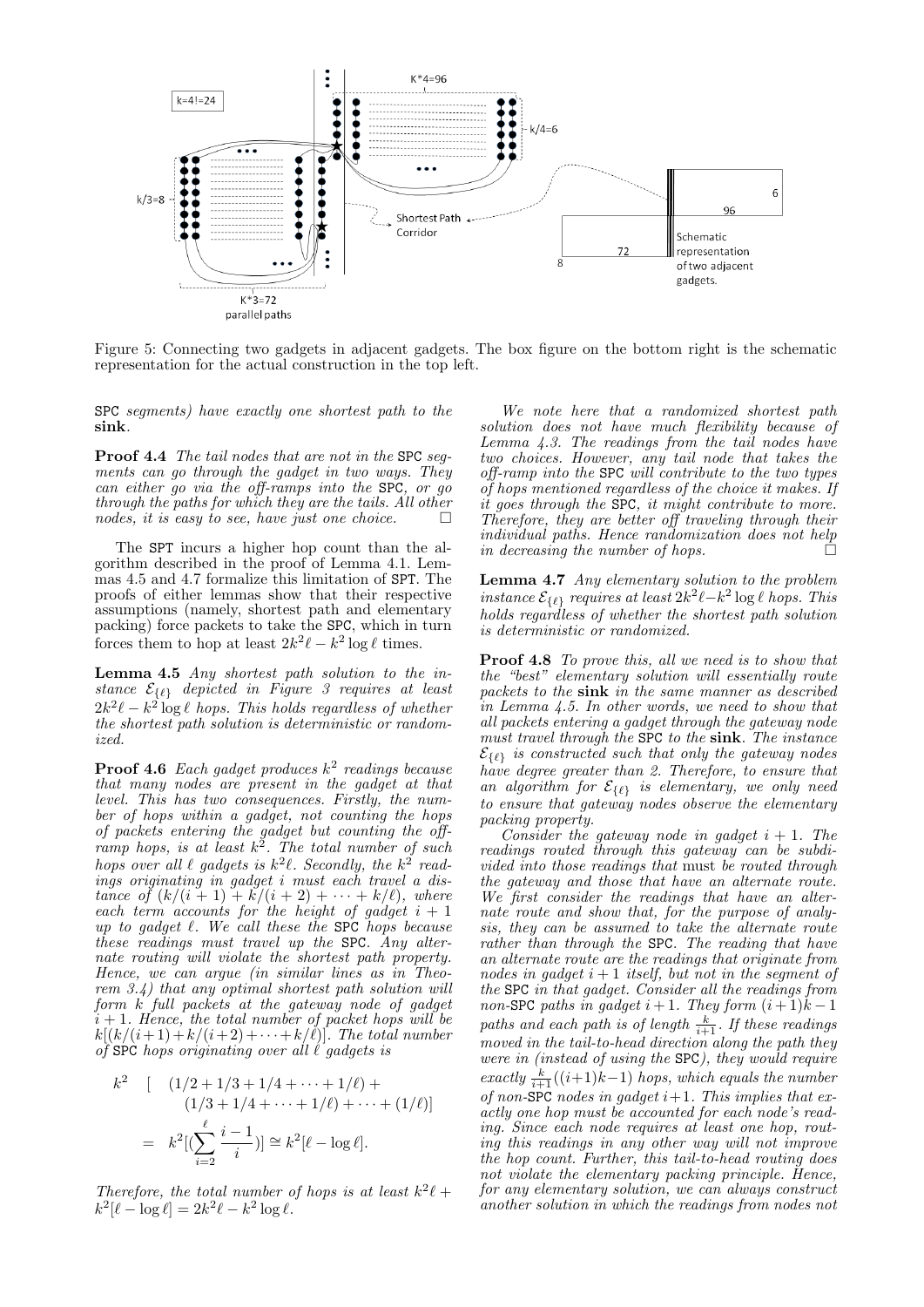in the SPC don't use the segment of the SPC in their gadget.

The readings that must go through the gateway node are as follows.

- 1. It will receive  $ik^2$  readings from gadgets 1 through i.
- 2. It has its own reading, and
- 3. it also receives 1 reading from the tail node in the segment of the SPC in gadget  $i + 1$ .

The elementary packing property therefore requires that exactly 1 partial packet (containing exactly 2 readings) will hop out of the gateway node. Quite obviously, all the full packets (in any reasonable elementary algorithm) will follow the SPC. The partial packet will also move up the SPC because if it were to take the off-ramp and go up the gadget through any other path, it will only incur extra hops.

Now that we have shown that the elementary packing property forces the routing to be similar to the one shown in Lemma 4.5, we can invoke the mathematical machinery in that lemma to conclude the proof.  $\Box$ 

Theorem 4.9 For any fixed  $\epsilon > 0$ , there is no  $(2-\epsilon)$ approximation algorithm for UCCP that follows the shortest path property. This holds even if randomization is permitted.

Proof 4.10 Using the number of hops counted in Lemmas  $4.1$  and  $4.5$  in the asymptotic sense, the approximation ratio for any shortest path algorithm is at least

$$
\lim_{\ell \to \infty} \frac{2k^2 \ell - k^2 \log \ell}{k^2 \ell + k\ell^2} = \lim_{\ell \to \infty} \frac{2k^2 (\ell - \frac{\log \ell}{2})}{k^2 (\ell + \frac{\ell^2}{k})}
$$
\n
$$
\approx \lim_{\ell \to \infty} \frac{2(\ell - \frac{\log \ell}{2})}{\ell}
$$
\n
$$
= \lim_{\ell \to \infty} (2 - \frac{\log \ell}{\ell})
$$
\n
$$
= 2.
$$

Since the limit reaches 2 from below, the theorem holds.  $\square$ 

The following theorem also follows similarly except that we must use Lemma 4.7 instead of Lemma 4.5.

**Theorem 4.11** For any fixed  $\epsilon > 0$ , there is no  $(2-\epsilon)$ -approximation algorithm for UCCP that respects the elementary packing property. This holds even if randomization is permitted.

## 5 SPT on Tree and Grid Networks

We now turn our attention to the performance of SPT on special cases based on the graph G.

Theorem 5.1 SPT is optimal for UCCP when the underlying graph G is a tree.

**Proof 5.2** Since G is a tree, all the readings from the descendants of any vertex v (including v's reading) will have to pass through v. Suppose there are  $R_v$  such readings. Then any algorithm will have to transmit at least  $\lfloor \frac{R_v}{k} \rfloor + \lceil \frac{R_v \mod k}{k} \rceil$ , which is precisely the number of packet transmissions out of v in SPT. Therefore, SPT is optimal with respect to the number of packet hops.

Suppose the graph  $G$  is a grid with  $m$  rows and  $n$ columns and the sink is the vertex at  $(1, 1)$ , i.e. at row 1 and column 1. Since we are interested in the asymptotic behavior, we assume that *m* and *n* are  $\omega(\vec{k})$ . Furthermore, without loss of generality, we assume that  $m$  and  $n$  are multiples of  $k$ . We show that SPT-G, an implementation of SPT with a specific underlying shortest path tree designed for grids, is asymptotically optimal. Whether all underlying shortest path trees lead to asymptotic optimality remains open.

The specific shortest path tree for SPT-G on an  $(m \times n)$  grid is as follows: we designate each edge in  $G$  to be "vertical" (resp. "horizontal") if it connects vertices from the same column (resp. same row). All vertical edges are included in the SPT tree; horizontal edges are included iff they are from row 1. Intuitively, the packets move up the columns until they reach the first row. Once they reach the first row, they move towards the sink along the first row. Note that in keeping with our definition of SPT, once a packet becomes full, it does not split. We formalize the performance of SPT-G in Theorem 5.3.

Theorem 5.3 SPT-G is asymptotically optimal for UCCP when the underlying graph  $G$  is an  $m \times n$  grid, provided *m* and *n* are in  $\omega(k)$ .

**Proof 5.4** We begin by evaluating  $h_{LB}$ , the lower bound on number of hops required by any algorithm. Consider a horizontal cut in G betweens rows i and  $i + 1$ . There are  $(m - i)n$  readings below this cut. All these readings must pass through this cut. Assume that they pass through in full packets. Therefore at least  $(m - i)n/k$  hops will pass through the cut. Considering all such horizontal cuts, the number of hops crossing these cuts must be at least  $\sum_{i=1}^{m} (m-i)n/k =$  $\frac{mn(m-1)}{2k}$ . Similarly, we can also construct vertical cuts which induce at least  $\frac{mn(n-1)}{2k}$  row-wise hops. There- $\emph{fore, any algorithms will require at least } h_{LB} ~\emph{hops}$ given by

$$
h_{LB} = \frac{mn(m-1)}{2k} + \frac{mn(n-1)}{2k} = \frac{mn(m+n-2)}{2k}.
$$
\n(5.1)



Figure 6: SPT-G on grid. The square vertex is the sink. The full edges form the shortest path tree, while the dotted edges are discarded.

SPT-G starts with moving the packets up along columns. Once all the readings in a column are collected on the first row, the packets then move along the row to the sink. In each column, as the packets move upward, a new full packet is formed every k vertices. If we count all the partial hops in a single column, they are at most  $m - 1 \leq m$ . Since there are n columns,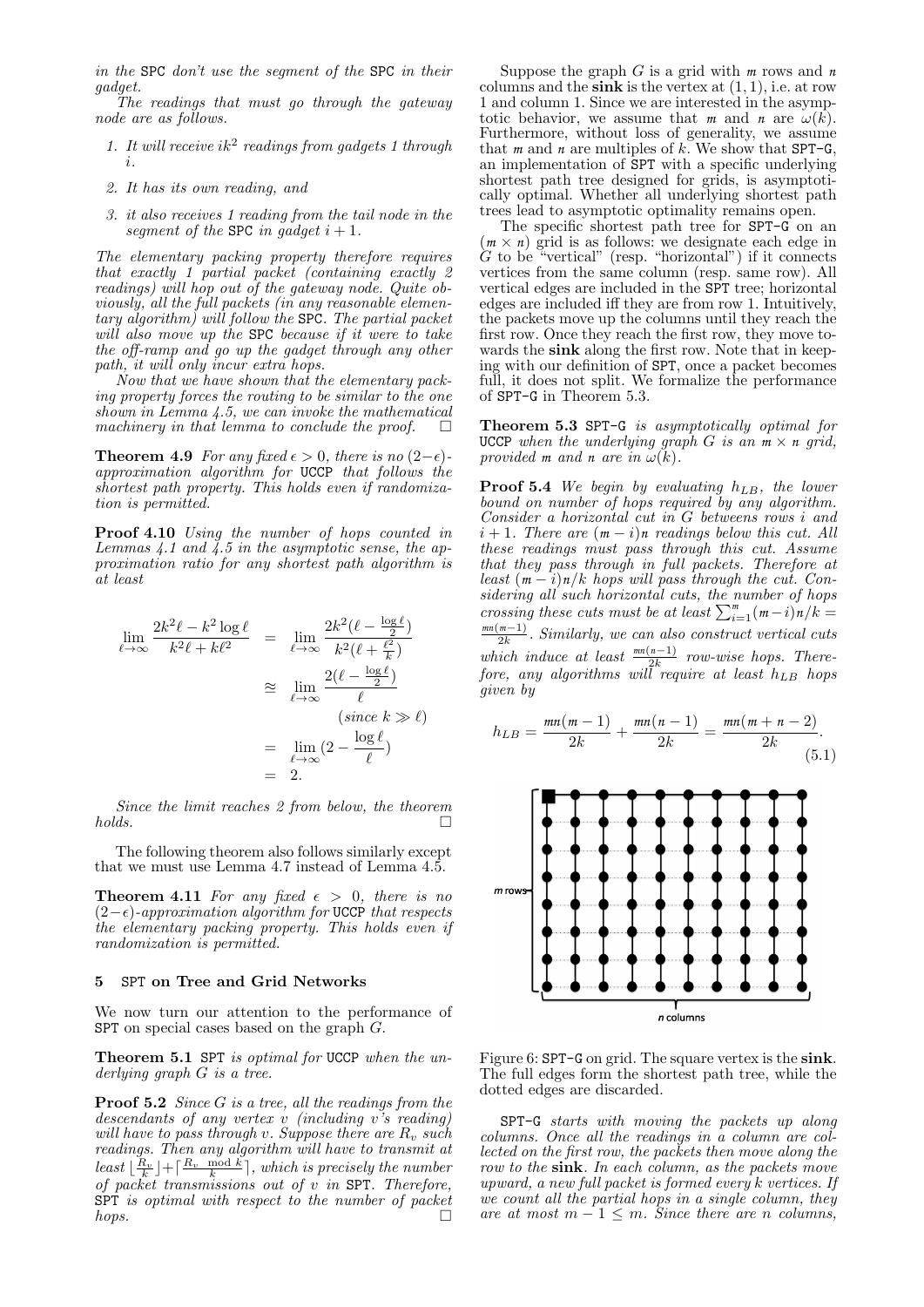there are at most mn partial hops. Since the lower bound on the number of hops (from Equation 5.1) is  $O(mn(m+n))$ , the partial hops don't have any bearing on the asymptotic approximation ratio. Therefore, we are interested in evaluating  $h^{\uparrow}$  and  $h^{\leftarrow}$ , which are the number of full packet hops up (along columns) and left (along rows) respectively.

There are at most  $m/k - 1 \le m/k$  full packets formed in each column. The first full packet is formed at row  $m - k$  and full packets are formed regularly at an interval of k packets. From the vertex at which a full packet is formed, it will have to travel up to row 1. Therefore, the number of full packet hops in each column is at most

$$
(m-k) + (m-2k) + \cdots + (m - (m/k)k
$$
  
\n
$$
\leq (m^2/k) - k(1 + 2 + \cdots + m/k)
$$
  
\n
$$
\leq (m^2/k) - k\frac{(m/k)^2}{2}
$$
  
\n
$$
= \frac{m^2}{2k}.
$$

Since there are *n* columns in total, the number of hops up the columns,  $h^{\uparrow}$ , is at most

$$
h^{\uparrow} = \frac{n m^2}{2k}.
$$
 (5.2)

Once the full packets reach the first row, they hop along the row towards the sink. Each column generates at most  $m/k$  full packets. Therefore, the total number of horizontal hops,  $h^{\leftarrow}$  is given by:

$$
h^{\leftarrow} = (m/k)(1 + 2 + \dots + n - 1)
$$
  
=  $(m/k)(n - 1)(n)/2$   
 $\leq \frac{mn^2}{2k}.$ 

Therefore, the total number of full hops for  $SPT - G$ is at most

$$
h^{\uparrow} + h^{\leftarrow} = \frac{mn(m+n)}{2k}.
$$
 (5.3)

From Equations 5.1 and 5.3, it is clear that the upper bound and the lower bound converge asymptot-<br>cally.

#### 6 Experimental Study

The lower bound for SPT is derived from pathological problem instances. It is quite likely that it actually does much better in practice. We would like to show this via experimentation. For this purpose, we used JAVA to implement SPT. To objectively compare SPT, we computed three lower bounds on the number of hops for each input instance. They are:

**LB1:** The number of non-sink vertices  $|V|$ ,

**LB2:**  $\sum_{v \in V} d(v)/k$ , where  $d(v)$  is the shortest distance between  $v$  and the sink, and

**LB3:** 
$$
\sum_{i=1}^{D} n_i/k
$$
, where  $D = \max_{v \in V} d(v)$  and  $n_i = |\{v : d(v) \geq i\}|$ .

Each input instance was generated as follows. We defined an  $N \times N$  euclidean region and placed nodes uniformly at random in this region. We normalized the radio frequency range to be 1. Therefore, a single hop link exists between two nodes that are within an euclidean distance 1 from each other. We deployed enough sensors such that the set of nodes and links

formed a connected graph. We varied the value of N from 3 to 15 and for each value of  $N$ , we generated 50 input instances. We fixed  $k = 5$ . For each input instance I, we calculated the ratio,  $r(I)$ , of the number of hops in SPT over the largest of the three lower bounds. Figure 6 depicts the results of this experiment.

Based on the experimental results, we make a few observations. Firstly, the number of times the  $r(I)$ values exceed 1.6 is very low. Secondly, such high values of  $r(I)$  only occur in the relatively smaller instances. As the size of I is increased,  $r(I)$  is lower with values around 1.3. Finally, We also note that the standard deviation of the larger input instances are lower implying that the  $r(I)$  values in practice become stable as the input size increases. These observations clearly validate our claim that **SPT** requires few hops in more realistic input instances.



Figure 7: The first graph is the plot of the  $r(I)$  values against their corresponding number of nodes  $n$ . For the second graph, we generate 50 test instances for each value of  $N$ . The plot shows the average  $r(I)$  values for each N. Additionally, we provide the standard deviation error bars.

#### 7 Conclusion and Future Work

Routing in sensor networks is quite complex owing to various constraints encountered in real instances. Our focus, therefore, was on a broad class of natural algorithms. This allows a network designer to construct specific algorithms within this class that fit her requirements. While algorithms in SPEP are at least 2-approximate (asymptotically), our experimental results indicate that they do quite well in practice. This leaves us with two questions for future work. Firstly, is there an algorithm that is indeed a  $(2 - \epsilon)$ -approximation for UCCP? More interestingly, is it an algorithm that is intuitive, easy to implement